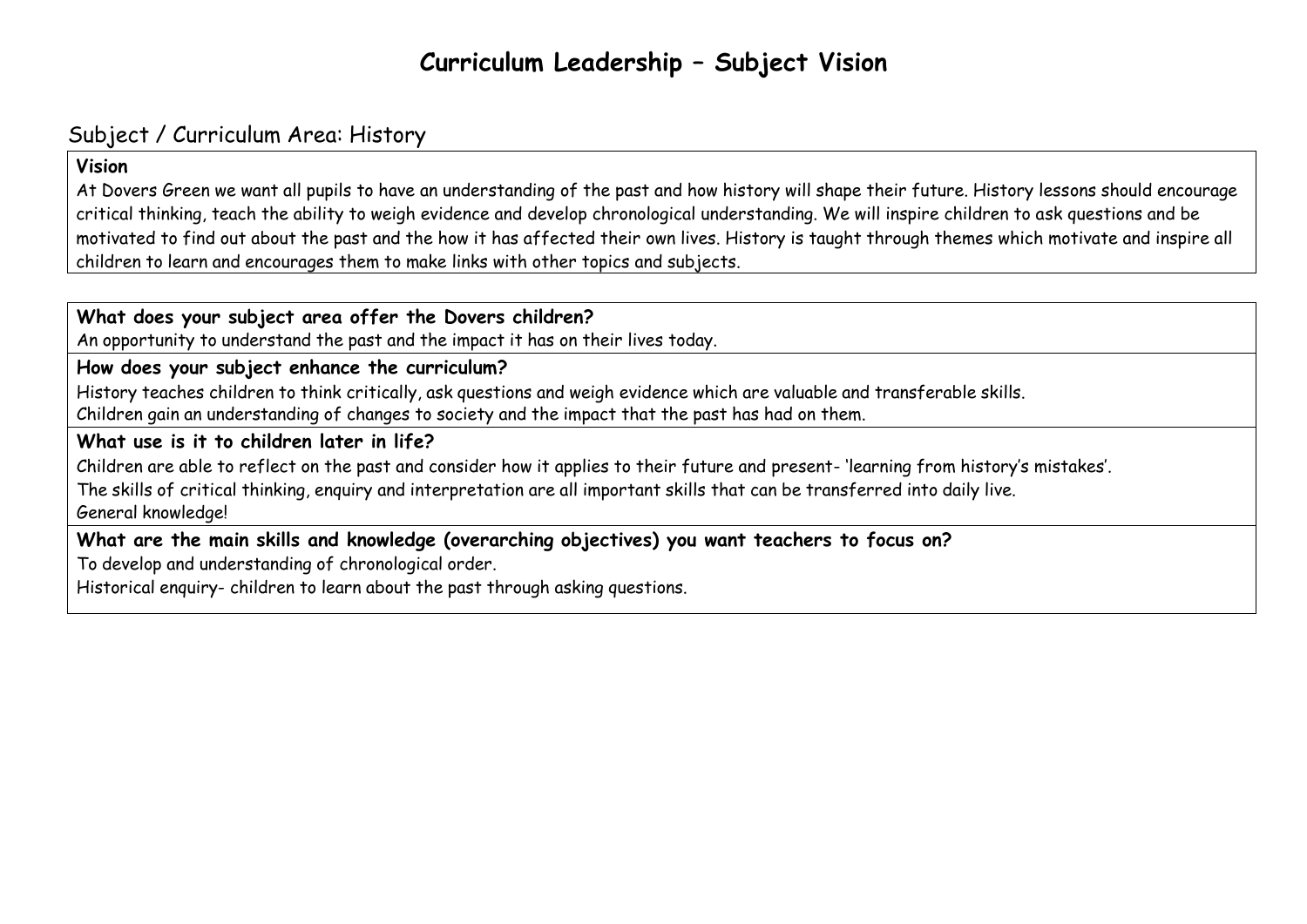## **Curriculum Leadership – Intent, Implementation and Impact**

Subject/Curriculum Area: History

#### **Intent**

#### **What is being taught?**

#### EYFS:

In Early Years History is taught through the strand 'The World' and 'People and Communities', which is part of the specific area of learning 'Understanding the World'. The children have opportunities to engage with resources that support their learning in this subject during learning play, they engage with these resources independently. This subject is taught through the year but specific focuses are during Autumn Term when we talk about our families as well as learning about how other countries celebrate Christmas. In Spring Term, the children learn about dinosaurs. They use non-fiction books and computers to gather information about dinosaurs and how they relate to the world we live in today and investigate fossils to find out what they could be and how they relate to dinosaurs. Throughout the year the children have the opportunity to learn about the history of countries that make up the UK through the celebration of saints' days. On these days the children are taught about the countries and how they celebrate the day. They also have different activities to engage in that link with the saints. The children have access to artefacts and role play areas during the continuous provision the teachers set up. Year 1:

In Spring Term the Topic is 'Let's Explore' in which children learn what and where Space is, about important dates in Space History such as the moon landing and a significant person in Space history – Neil Armstrong. The children will build their knowledge about Space and sequence events into in chronological order as well as begin to answer What? When? How? Where? Why? questions in relation to this topic. The children compile key facts in chronological order and create timelines to sequence the important moments in Neil Armstrong's life. The children will also have to opportunity to retell events from their past to aid understanding of the past as well as pretend to be Neil Armstrong retelling his past events. The children will also begin to understand that the past can represented in different ways and use sources of information to find out answers to questions about the past using artefacts, be able to say why they are important and discuss what they can tell us about the past. In the Summer Term the focus is on events beyond living memory and will be taught through the topic 'Castles, Knights and Dragons'. The children will learn about life in a castle, including the features of a castle and the people who lived there. The skills they will use include: Sequencing objects, pictures and events in chronological order, understanding that the past can be represented in different ways, using sources of information to find out answers to questions about the past and talking about stories from the past. Year 2:

Throughout the year the children will focus on the following History skills: arranging events or objects on a timeline, demonstrating an understanding that the past can be represented in different ways, using a variety of sources such as artefacts, pictures and stories to answer historical questions and using a wide variety of historical terms to talk about and write sentences about the past. In Autumn Term through the topic 'Remember Me' the children will study nurses from the past including Florence Nightingale, Mary Seacole and Edith Cavel. They will compare their lives and work in the past with nurse's lives in the present day. The children will also study Work War 1 through videos and books and poems and will reflect on remembrance day and the impact that this war had on people during the time and how it shaped our present. Through the topic 'Famous for more than 5 minutes' the children will study a variety of famous people in history and in the present. They will learn facts about them, compare them and find out what they did that was so significant in history. In Spring history is taught through 'Fire and Ice'. The children will learn about explorers such as Captain Falcon Scott and Ernest Shackleton, find out why they are famous and how their actions impacted on others. They will also compare and contrast the lives of the two explorers.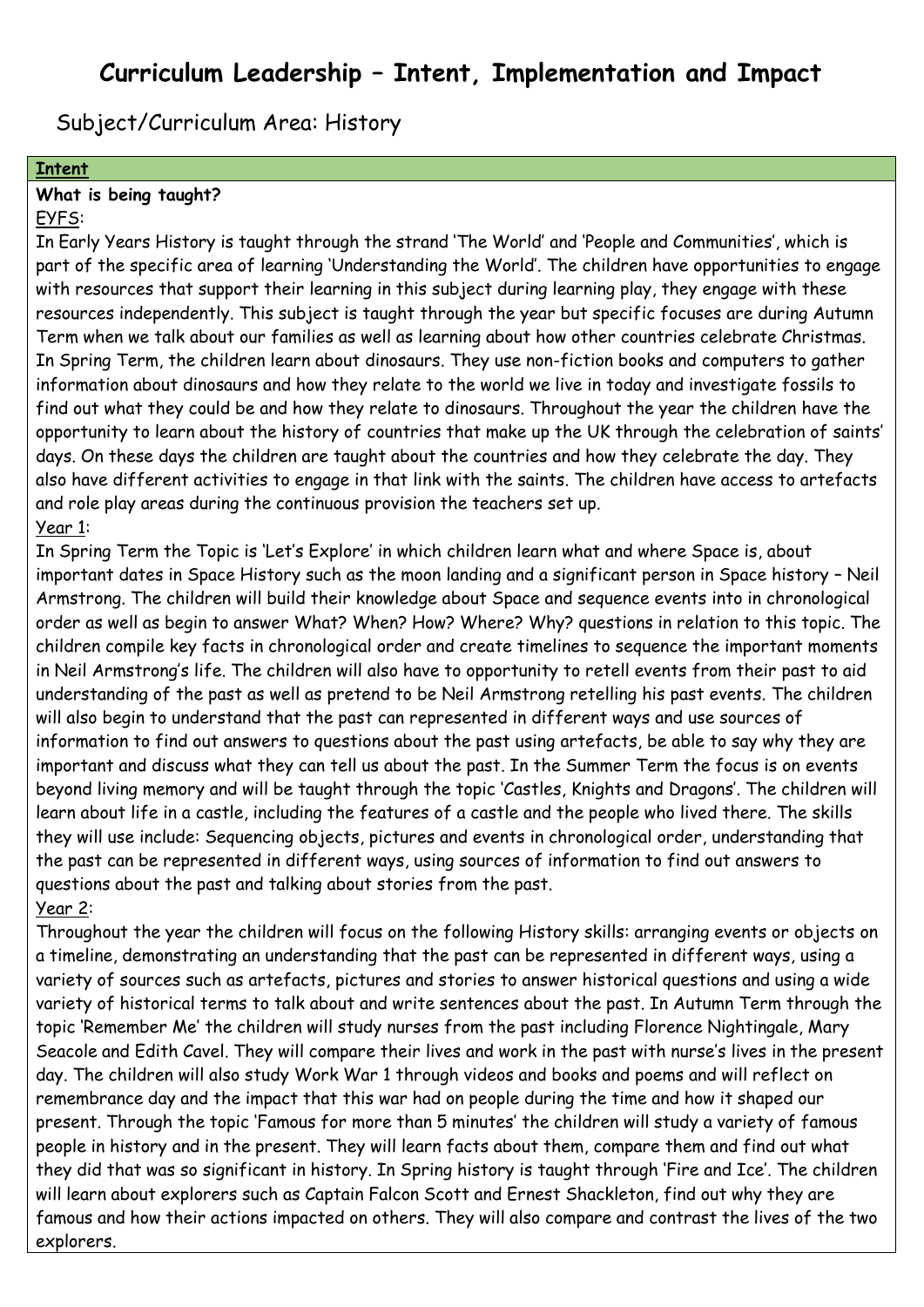### **How does it cater for PP/SEND and higher attainders?**

Quality First teaching underpins teaching in all subjects at Dovers Green. Knowledge of the children informs planning so that learning can be accessed by all children. This may be through scaffolding of tasks by breaking tasks into smaller chunks, differentiation of questions, task and support from adults for some children. Tactile and visual resources are used to support learning in History as well as differentiated planning and activities. Children that need it are provided with more support from an adult or peers. Children are also encouraged to build their resilience by 'giving it a go' before asking for support from a peer or an adult. Pre-teaching is used where needed for example for specific history related vocabulary. History data is checked on target tracker twice per year and gaps in learning are identified. A discussion is then had with teachers regarding whether the knowledge or skills has been covered or whether this is a gap for some children. Strategies are then discussed as to improvements that could be made for example, children working in support groups or further visuals being used to support understanding. Children in the High CoIN unit are taught in the same way as above although their interests may be taken into consideration at the planning stage. The children may be working on the EYFS curriculum or the Year 1 Primary Curriculum so planning is compiled from both curriculums.

#### **Mastery**

**Children who would be considered to be working at a Mastery level in History are likely to have the following characteristics:**

- Children are engaged and enjoy the challenge of History tasks, experiencing and demonstrating deep learning of key ideas that stick and can be recalled over time.
- Have a 'growth mindset' approach towards opportunities for even deeper learning with a high level of confidence and show good resilience when the task seems demanding.
- To return to learning after a break and still feel confident that they can work on the skill or with the knowledge without difficulty.
- Show a greater level of understanding by asking insightful questions about wider periods of time and within time periods they are learning about e.g how toys have changed over time.
- Will reflect on what they have learned previously and can apply this in new situations and make links between different areas of learning and in different contexts.
- Can show leadership when working on History tasks with others with the ability to explain their understanding to others.

#### **How would mastery present itself in History? KNOWLEDGE:**

- **1. Constructing the past:** The pupil can explain a range of features covering family, local, national and global history and draw a range of conclusions (e.g. recall the more significant events and people associated with the Gunpowder Plot and draw conclusions about it).
- **2. Sequencing the past:** H.1.2.5.b. Can use and understand more complex time terms, such as BC/AD, period labels and terms, and words and phrases relating to the passage of time including 'last century', '1950s', '1960s' and 'decade'.

## **CONCEPTS**

## **3. Change and development**

H.1.3.4. Can describe independently and accurately similarities, differences and changes both within and across time periods and topics (e.g. identify and describe several changes, similarities and differences that have occurred in aviation over a century).

## **4. Cause and effect**

H.1.4.4. Can comment on a few valid causes and effects relating to many of the events covered (e.g. make a few valid judgements about the causes, motives and effects of the Gunpowder Plot).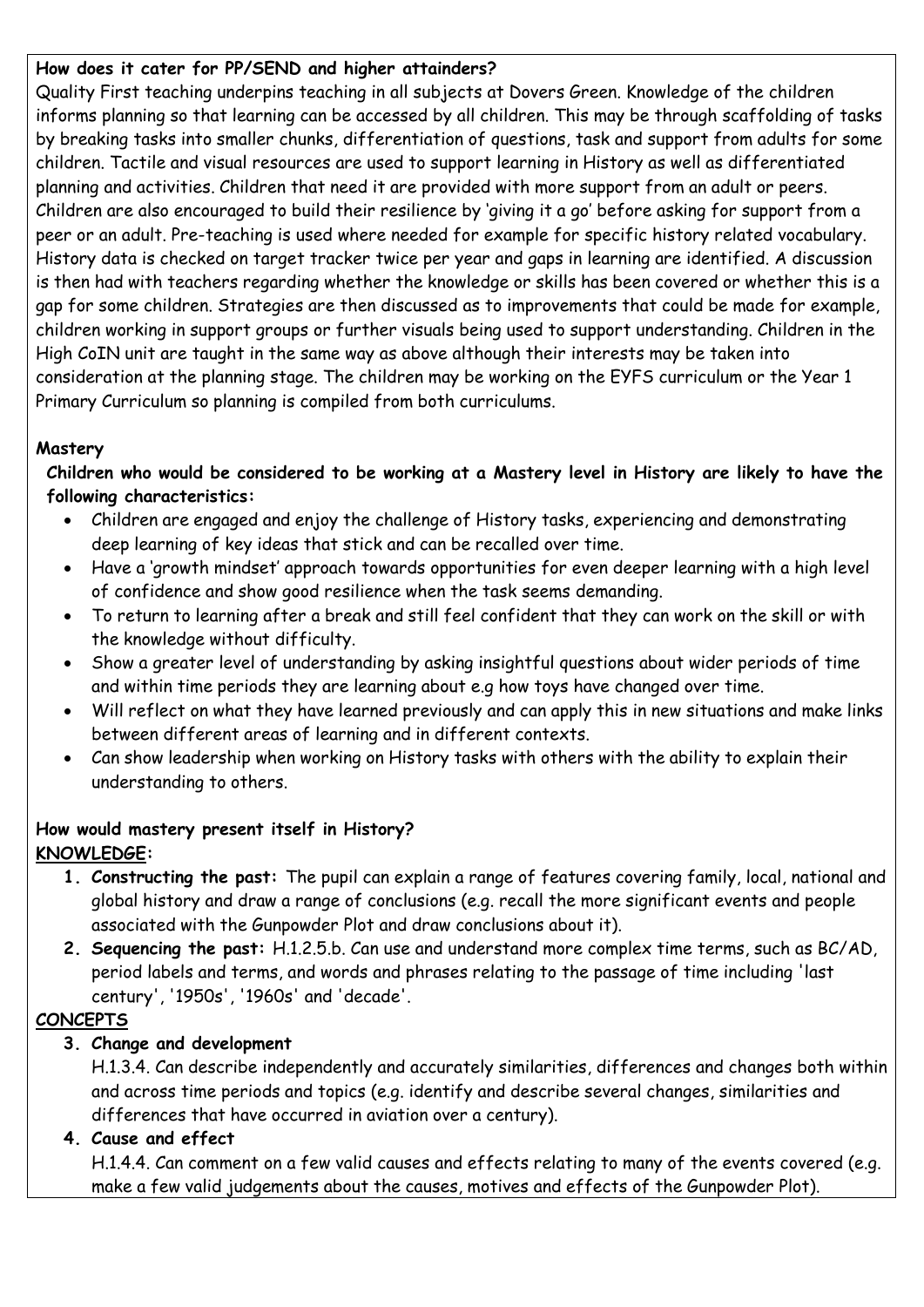**5. Significance and interpretations** H.1.5.4. Can provide some valid reasons for selecting an event, development or person as significant (e.g. explain the achievements of various explorers stating which one they think is the biggest hero and justify their opinion).

#### **HISTORICAL ENQUIRY**

- **6. Planning and carrying out a historical enquiry** H.1.6.4. Can pose independently a series of valid questions for different enquiries and produce effective responses using appropriate vocabulary confidently (e.g. plan a small investigation on the life of an explorer, locate information from two or more different sources and collate this to produce a relevant response).
- **7. Using sources as evidence** H.1.7.4. Can critically evaluate the usefulness of sources and parts of sources to answer historical questions (e.g. choose from a range of sources, such as artefacts, different written accounts, oral and visual evidence, which are most useful for telling us about the life of a local hero or heroine).

**Rising Stars:** *Key Stage 1* **Exceeding expectations**

#### **Implementation**

We support children so that they can participate, be successful and make good progress. The effective teaching practices at Dovers Green see teachers expecting everyone to succeed by offering higher levels of support or extra challenge for those who need it. Individual children's progress is tracked and a gap analysis of skills is carried out. The use of learning resources such as artefacts and ICT allows children to work independently and successfully. We make effective use of other spaces – Forest School, outdoor areas, playground and field and hall space. The displays are a mixture of celebration of, children's work, supportive resources and information. We ensure effective learning by offering opportunities which enable all children to learn in ways which suit them. Learning in History follows a whole school overview that has split the Key Stage 1 curriculum into age appropriate skills for each year group. Planning is both discrete and cross-curricular. Children are taught the skills and then apply this to their topic learning. In Key Stage 1 History is taught in block weeks each term. Block weeks are an effective way to teach in the classroom because it allows the children to become fully immersed in that subject for a sustained amount of time. It is also beneficial for teachers to be able to plan a sequence of lessons and to adjust and adapt them in the moment for that week depending on how the children's knowledge and understanding develop through the week. Block weeks also allow all subjects to have an equal amount of teaching time through the year. The learning is also differentiated with further support and a challenge for those that are demonstrating a deeper understanding of the skill being taught. Planning in Early Years follows the statements from Development Matters and links to the topic learning they are doing, though occasionally it is taught more discretely. History provision in Early Years is available during continuous provision activities and opportunities are planned in specifically. Across the Key Stage the curriculum skills have been differentiated according to guidance from training and ensures all the skills are covered and revisited across the two years. The History planning is reviewed regularly to ensure coverage of skills and knowledge. Over the year observations of teaching and learning take place and useful feedback is provided and advice and support is given. History learning is also discussed with the children each year to give them a voice and a book look of learning is also completed. After any further training or developments in History are shared with other staff during staff meetings. Support and guidance are also provided to staff with planning or resources as and when required.

**Impact**

**2017-2018:**

EYFS: 91.7% of children are achieving expected or exceeding the Early Learning Goal for The World. Year 1: Expected & above 94.2%, Greater Depth 32.6%

Year 2: Expected & above 77.8%, Greater Depth 20%

**2018-2019:**